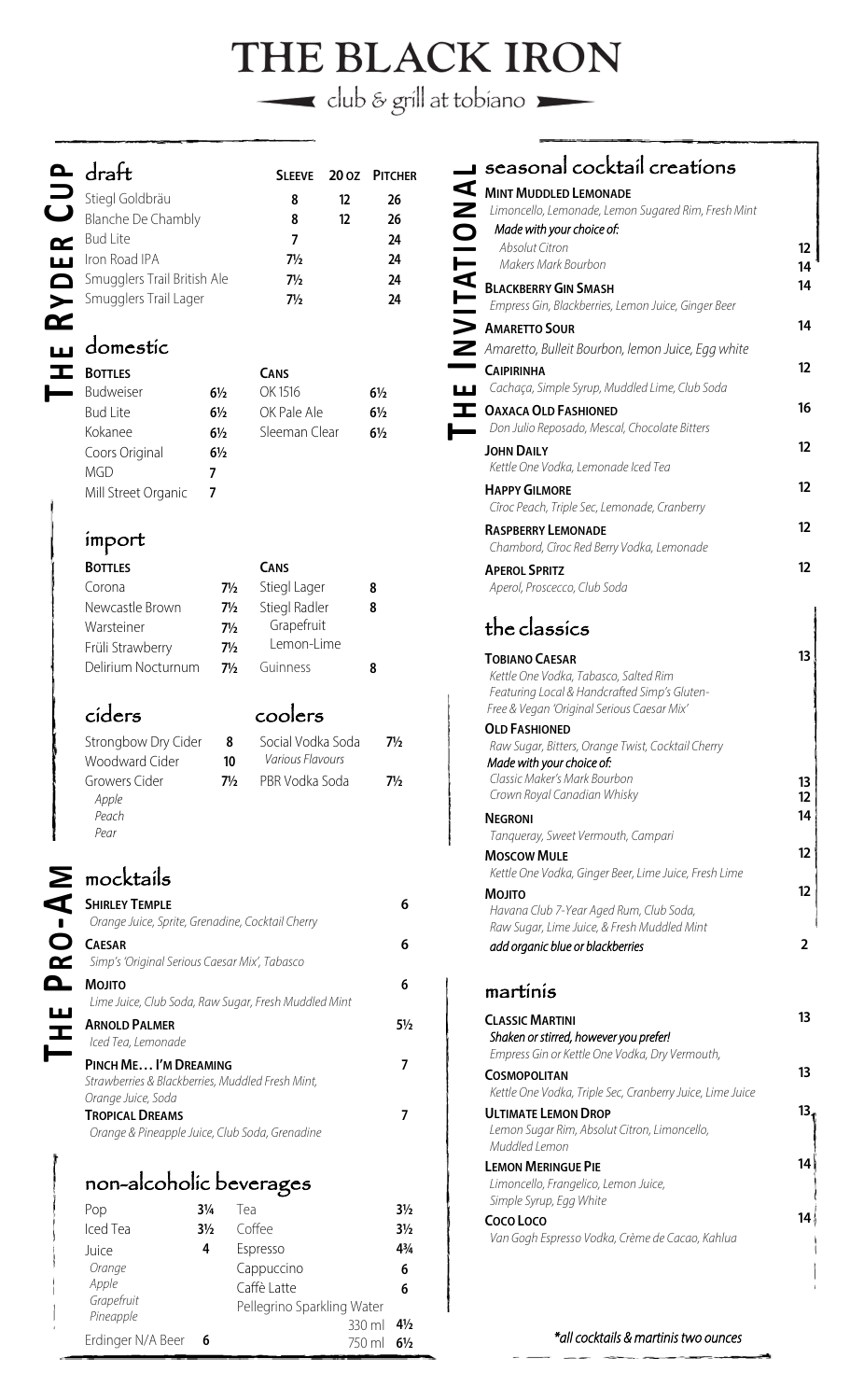

3 – 6 PM DAILY